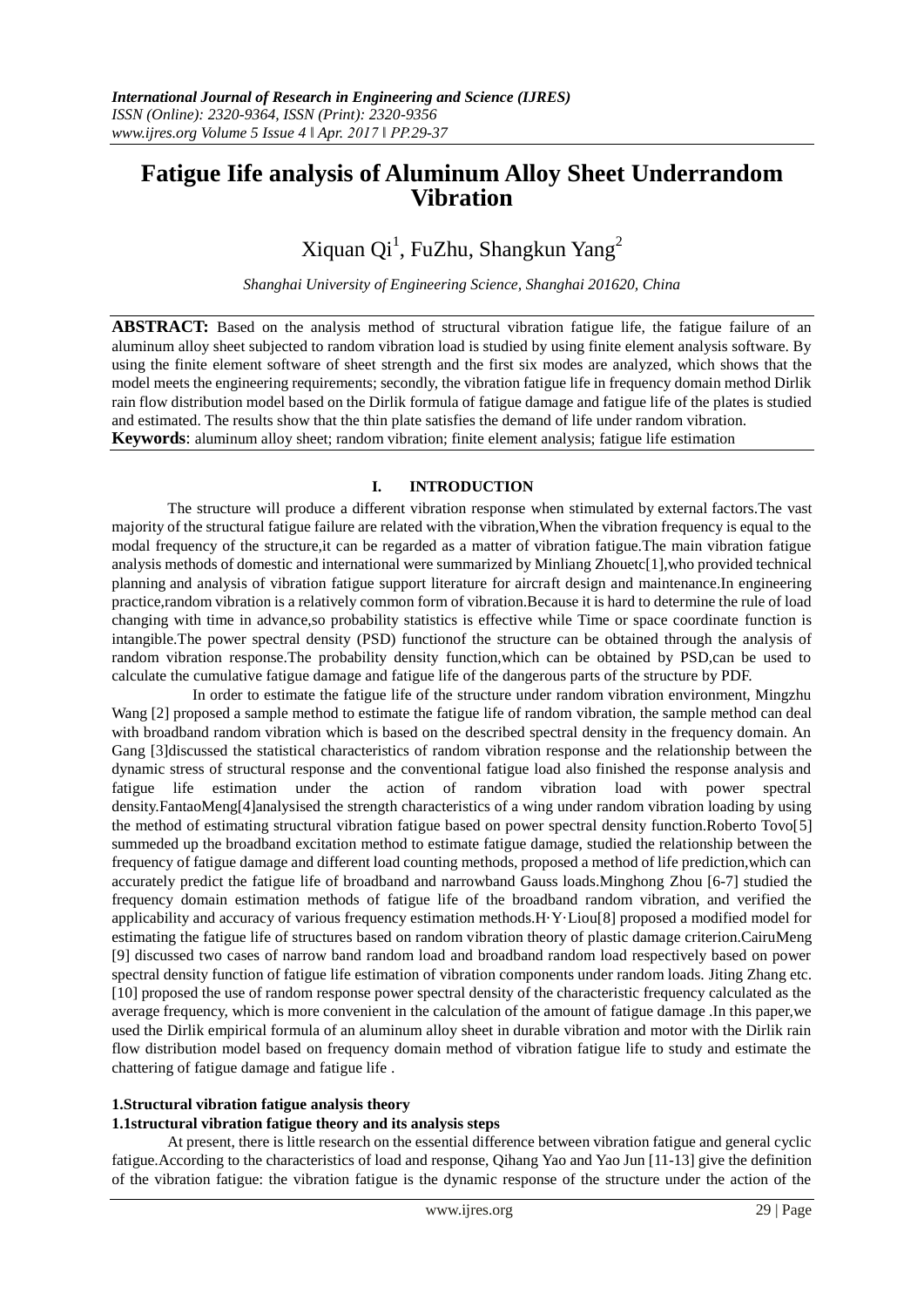vibration load.Structural vibration fatigue has the following characteristics:

**1)**In structural vibration fatigue, the load subjected to the structure is often expressed as the dynamic load at or near the loading frequency while the static fatigue load is often very low (e.g. less than 1/2 of the fundamental frequency of the structure).

**2)**The structural vibration fatigue behavior is closely related to the dynamic characteristics of the structure under load.When we analyzing the structural vibration fatigue characteristics,It is necessary to define the response characteristics due to the structural and dynamic characteristics of the load.At this time, it is necessary to analyze the dynamic characteristics and dynamic response of the whole structure and some parts, so as to clarify the distribution of the response force and the weak parts of the structure while it is difficult to do with the existing static fatigue analysis method .

**3)**It is also different from the design methods to prevent static fatigue in the design of vibration fatigue and the control of vibration fatigue,the former mainly adopts structural dynamic design and vibration control design technology while the latter mainly carries on the improvement to the bearing characteristic in the structure size, the material and the craft aspect.

The response of vibration fatigue is a random process.Different from general cyclic fatigue,the fatigue life prediction of the structure cannot be predicted by the existing fatigue life estimation method.The dynamic response analysis of structures under vibration load is the first step in the analysis of vibration fatigue life,then estimate the fatigue life of the structure based on the results of dynamic response analysis.The fatigue life analysis of the structure under vibration loading is shown in Figure 1.



**Figure 1** Structural vibration fatigue life analysis procedure

## **1.2 structure frequency domain fatigue life estimation method and Dirlik rain flow distribution model** [14]

The structural vibration fatigue life method used in this paper frequency domain analysis method is based on power spectral density.The method for estimating the fatigue life of the structure in frequency domain is to describe the amplitude information of the response in the frequency domain,then to estimate the life in combination with material fatigue life curve and fatigue cumulative damage theory.The method for estimating the fatigue life of structures in frequency domain is based on the spectral parameters of response power spectral density (PSD) in frequency domain,then estimate the fatigue life of the structure according to the fatigue property curve and cumulative damage theory.Frequency domain method has the characteristics of simple thinking and small calculation because of owning the wide attention of the academic and engineering.The peak frequency distribution method is the first method to estimate the fatigue life of the structure,it is based on the peak probability density function proposed by Rice.It was applied for fatigue life estimation for response to broadband random processes,which has a big error in the prediction of structural vibration fatigue life.Amplitude distribution method is the most commonly used method to estimate the fatigue life in frequency domain,it gives the model of rain flow amplitude distribution in response to stochastic processes which is used to estimate Vibration fatigue life.With the development of fatigue research,It is generally believed that the fatigue life estimation is the most suitable for the fatigue damage mechanism.In order to determine the probability density function of stress amplitudeP(S), Dirlik studied the power spectral density function of 70 different shapes,and proposed an empirical formula of probability density function.The semi empirical formula is composed of an exponential distribution density function and two Rayleigh distribution density functions which can approximate the results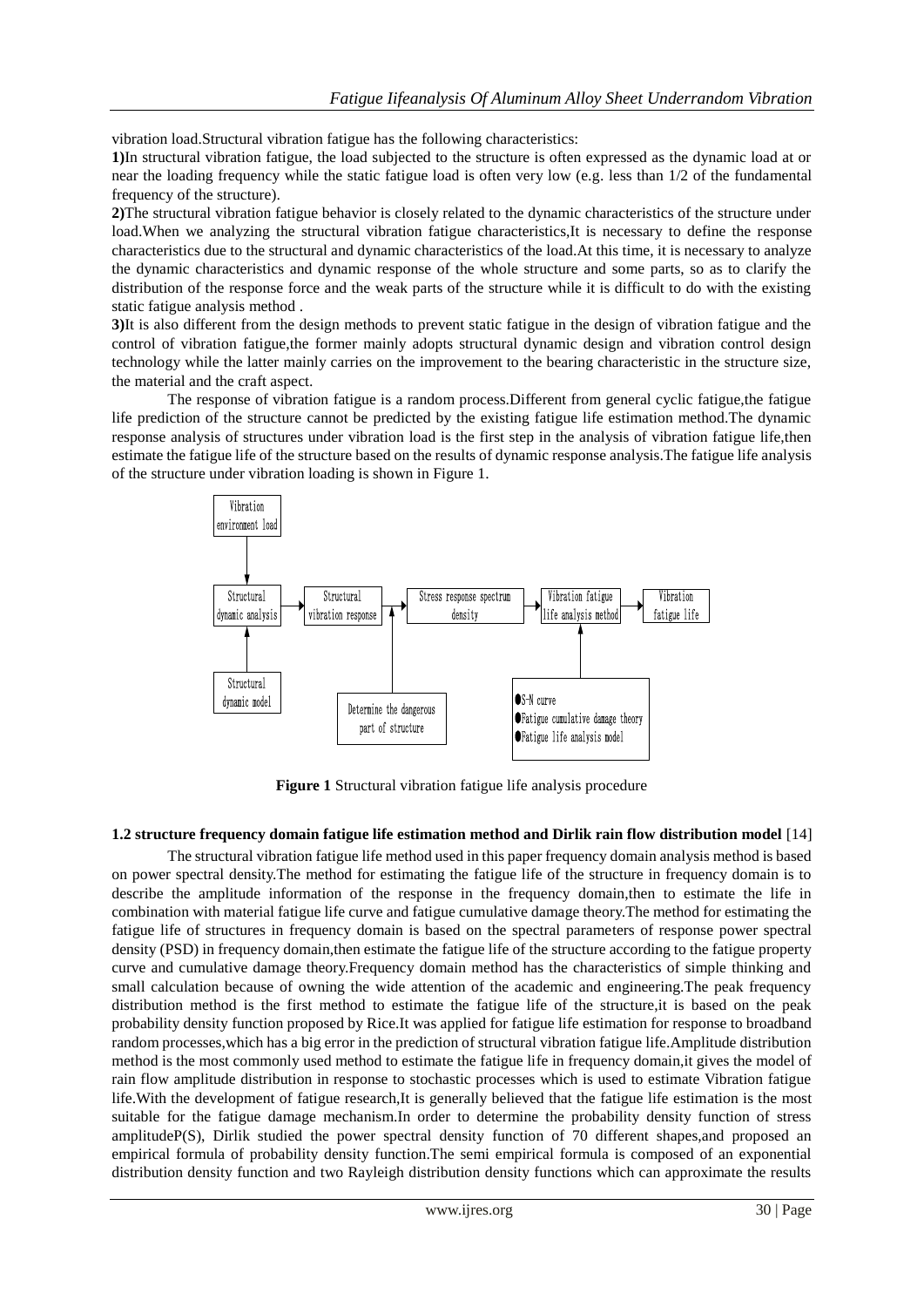obtained by the rain flow counting method,and apply to any type of power spectrum.In this method,the probability density function of stress amplitude is a function of 4 PSD moments M0, M1, M2, M4.The mathematical expression as follows:

$$
P(S) = \frac{1}{2\sqrt{m_0}} \left[ \frac{D_1}{Q} e^{-\frac{-Z}{Q}} + \frac{Z D_2}{R^2} e^{\frac{-Z^2}{2R^2}} + Z D_3 e^{-\frac{Z^2}{2}} \right] (1)
$$

Among them :  $m_0 = \int_0^m f^m G(f) df$ ,  $G(f)$  Is a unilateral PSD value at a frequency.

$$
D_1 = \frac{2(x_m - \gamma^2)}{1 + \gamma^2}, D_2 = \frac{1 - \gamma - D_1 + D_1^2}{1 - R}
$$
  
\n
$$
D_3 = 1 - D_1 - D_2, Z = \frac{S}{2\sqrt{m_0}}, E(P) = \frac{\sqrt{m_4}}{\sqrt{m_2}}
$$
  
\n
$$
R = \frac{\gamma - x_m - D_1}{1 - \gamma - D_1 + D_1^2}, \gamma = \frac{m_2}{\sqrt{m_0 m_4}}
$$
  
\n
$$
x_m = \frac{m_1}{m_0} \sqrt{\frac{m_2}{m_4}}, Q = \frac{1.25(\gamma - D_3 - D_2 R)}{D_1}
$$

The structural damage is obtained:

$$
D = \frac{T\sqrt{m_4}}{2C\sqrt{m_0 m_2}} \int_0^m S^m \left[ \frac{D_1}{Q} e^{\frac{-Z}{Q}} + \frac{ZD_2}{R^2} e^{\frac{-Z^2}{2\gamma^2}} + ZD_3 e^{\frac{-Z^2}{2}} \right] ds \tag{2}
$$

In general, it is considered that when the D=1 is damaged, the fatigue life of the structure can be obtained:

$$
T = \frac{2C\sqrt{m_0 m_2}}{\sqrt{m_4}} / \int_0^m S^{\text{m}} \left[ \frac{D_1}{Q} e^{\frac{-Z}{Q}} + \frac{Z D_2}{R^2} e^{\frac{-Z^2}{2\gamma^2}} + Z D_3 e^{\frac{-Z^2}{2}} \right] ds \tag{3}
$$

## **1.3 S-N curve**

Fatigue life curve of material is the basis of fatigue life estimation. The curve is a segment of the relationship between the failure life and the stress amplitude under the condition of controlling stress. However, it is not enough to get the S-N curve of the material. The S-N curve of the material only establishes the corresponding relationship between the stress level and the conditional fatigue limit, but not the micro fatigue mechanism [15]. In terms of the fatigue life analysis of concrete structures, the real value is the S-N curve of the structure. There are many factors that affect the S-N curve, such as the dispersion coefficient, the surface processing coefficient, the size factor, etc.. It is difficult to find a suitable S-N curve for the life estimation, so it is necessary to modify the existing S-N curve, so that we can get the curve we need without the test of the structure. This is a common practice for life expectancy.

## **1.4 Miner Cumulative damage theory**

There are a lot of theories of fatigue cumulative damage, but the Miner linear cumulative damage theory is widely accepted by theoretical research and engineering practice, especially when dealing with random fatigue problems. Miner Standard think: It is concluded that the ultimate value of the energy absorbed by the specimen is the cause of the fatigue failure, and there is a direct relationship between the energy absorbed by the specimen and the number of load cycles under the condition of a constant amplitude cyclic loading[16]. That is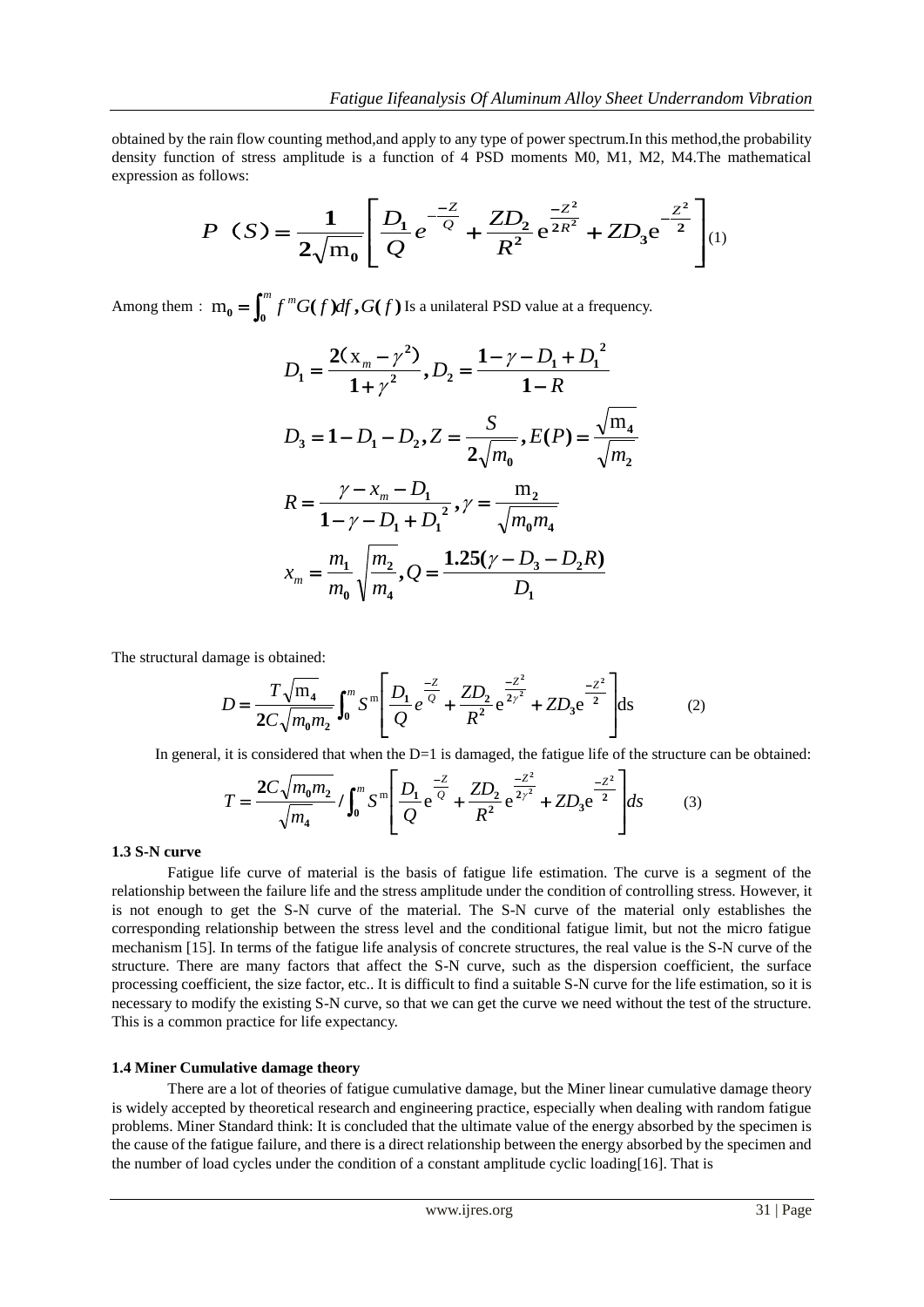$$
W_i / W = n_i / N \tag{4}
$$

In the formula:  $n_i$  is the cyclic number of a constant amplitude load;  $W_i$  is the energy absorbed by the specimen when the number of load cycles is  $n_i$ ; N is the number of cycles to be downloaded before the failure of the specimen, and the W is the energy limit before the specimen is destroyed. In this way, the loading process of the specimen before failure is composed of n different stress levels such as  $\sigma_1$ ,  $\sigma_2$ ,  $\sigma_3$  and so on, The life of each stress level is  $N_1, N_2, \cdots, N_n$ , Circulation under stress Respectively is  $n_1, n_2, \cdots, n_n$ . Then there is the establishment of

$$
\sum_{i=1}^{r} \frac{\mathbf{n}_i}{N_i} = 1\tag{5}
$$

the formula is a basic expression of Palmgren-Miner linear cumulative damage criterion.

One of the disadvantages of Miner is that it does not take into account the influence of loading sequence on the fatigue life. In view of this, it is proposed that the relative Miner rule of loading sequence and part shape is considered

$$
\sum_{i=1}^{r} \frac{\mathbf{n}_i}{N_i} = D_f \tag{6}
$$

In the formula:  $D_f$  is similar parts under similar load spectrum damage and test values.

The formula (5) and formula (6) describe the situation of the discrete stress amplitude, but according to the cumulative idea, the cumulative damage expression can be introduced under the condition of continuous change of the stress amplitude

$$
D = \int_0^{+\infty} \frac{n(s)}{N(s)} ds \tag{7}
$$

In the formula: n (s) and N (s) are respectively that the actual number of cycles and the number of broken cycles are continuous function of s when the stress amplitude is s.

#### **2.Fatigue life analysis of an aluminum alloy sheet**

#### **2.1 Finite element model and modal analysis of thin plate**

In order to avoid the modal shape of the high symmetry square model, using rectangular thin plate model.A thin plate model is created in CATIA, the size is 500 \* 150 \* 3mm, the ratio of length to width is 10:3, slotted in the middle, boundary conditions for the left end clamped, As shown in figure 2



www.ijres.org 32 | Page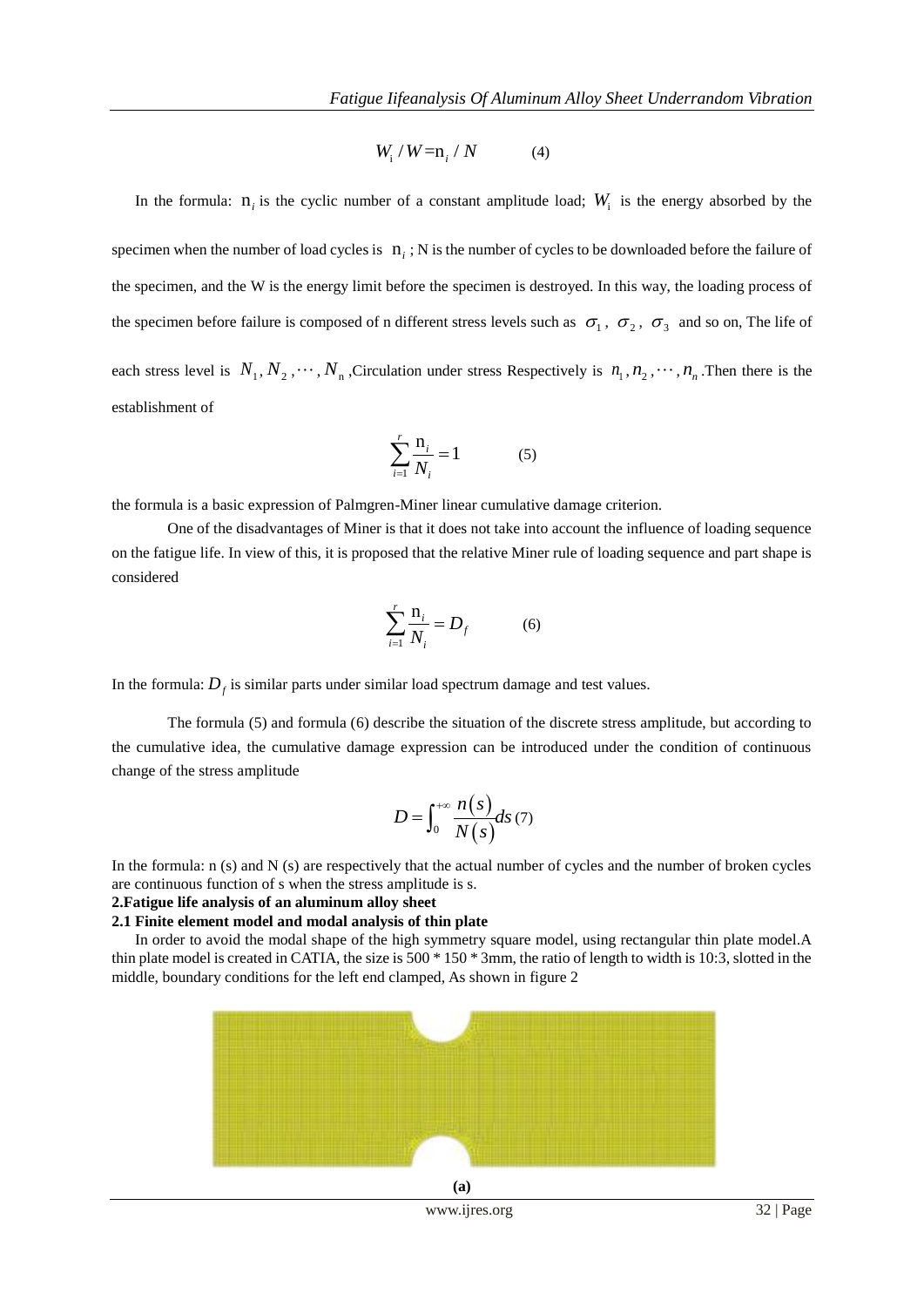



The material is 6061-T651 aluminum alloy, the conventional mechanical properties are: E=68.9 GPa,  $2800 kg / m^3$ ;  $\sigma_u = 228 MPa$ ,  $v = 0.33$ . with the help of Hyperworks to calculate strength and the first six natural frequencies (Table 1), the corresponding strength and vibration mode as shown in Figure 3-4



Figure 3 Strength analysis of aluminum alloy sheet

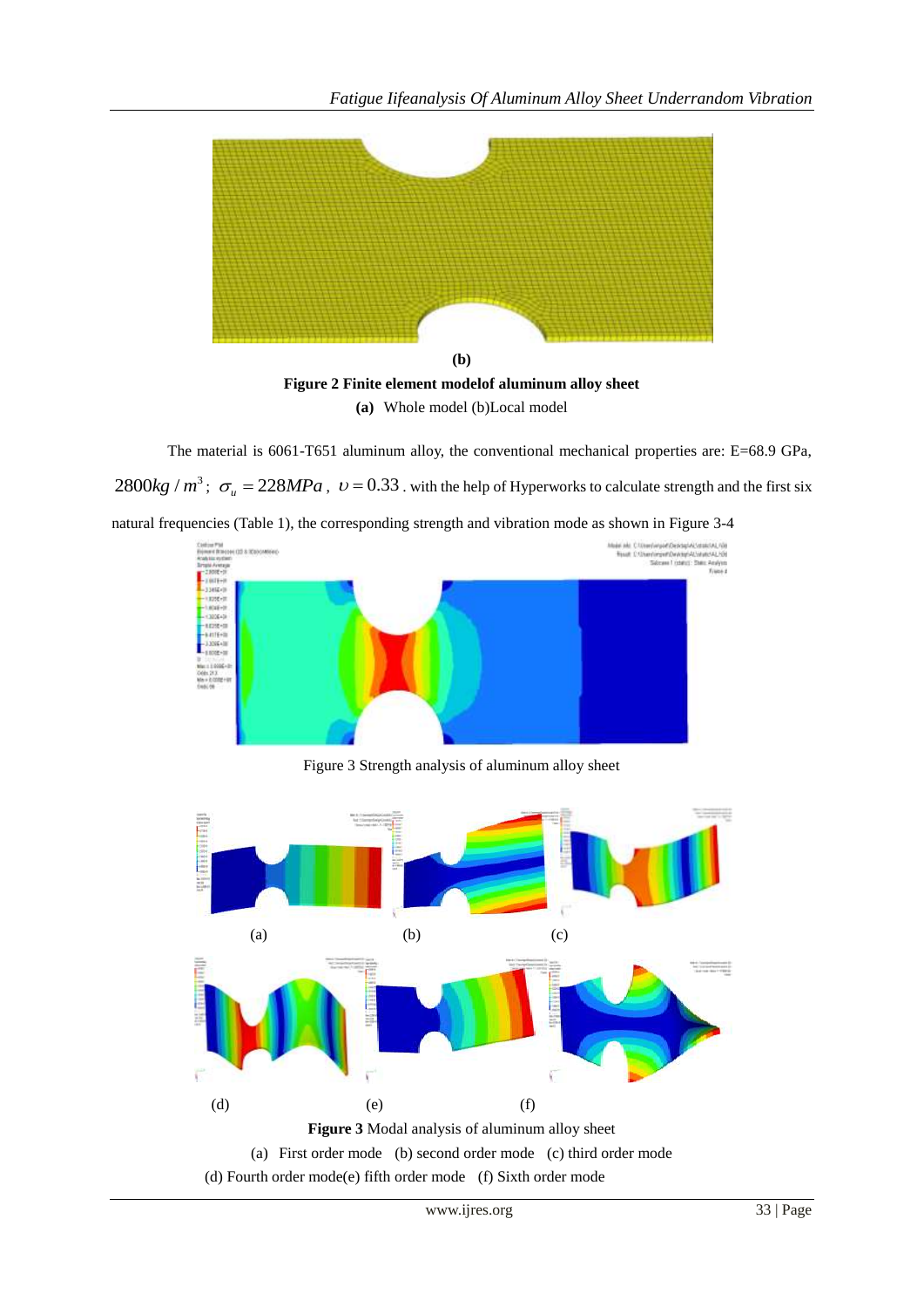**Table 1** The first 6 natural frequencies of thin plate model

| Modal order |       |        |               |        |        |
|-------------|-------|--------|---------------|--------|--------|
| f/H7        | 17.09 | 107.69 | 122.84 216.01 | 348.87 | 479.70 |

#### **2.2 Properties of aluminum alloy**

The aluminum alloy material is 6061-T651, its physical and mechanical properties are as follows: the strength limit is 228MPa; the yield limit is 55.2 MPa; the elastic modulus is68.9 GPa; the density is  $2800 kg / m^3$ ; the Poisson's ratio is 0.33; the density is  $g/cm^3$ .

## **2.3 S-N curve analysis of aluminum alloy**

The material of aluminum alloy is 6061-T651, the fatigue curve of 6061-T651 is shown in Figure 6. The S-N curve of the thin plate is calculated by linear fitting and parameter correction. Seeing figure 4.



Figure 4 S-N curve

## **2.4 Formula derivation**

For the Dirlik formula [17], combined with the S-N curve in the form of power function, we can obtain the

expression of the fatigue damage 
$$
\overline{D}
$$
 in time T under the Dirlik formula  
\n
$$
\overline{D} = \frac{v_p}{C} \sigma^\beta \left[ D_1 Q^\beta \Gamma \left( 1 + \beta \right) + \left( \sqrt{2} \right)^\beta \Gamma \left( 1 + \frac{\beta}{2} \right) \left( D_2 |R| \right)^\beta + D_3 \right]
$$
\n(8)

In the formula: Function  $\Gamma$  is defined as

$$
\Gamma(x) = \int_0^\infty u^{x-1} e^{-u} du \quad (9)
$$

$$
U_p = \frac{1}{2\pi} \sqrt{\frac{m_4}{m_2}} , \quad \sigma = \sqrt{m_0} , \quad \beta \text{ and C are Material parameters in the curve. The other parameters are the ones
$$

in the formula!

The relevant calculation program is not repeated here!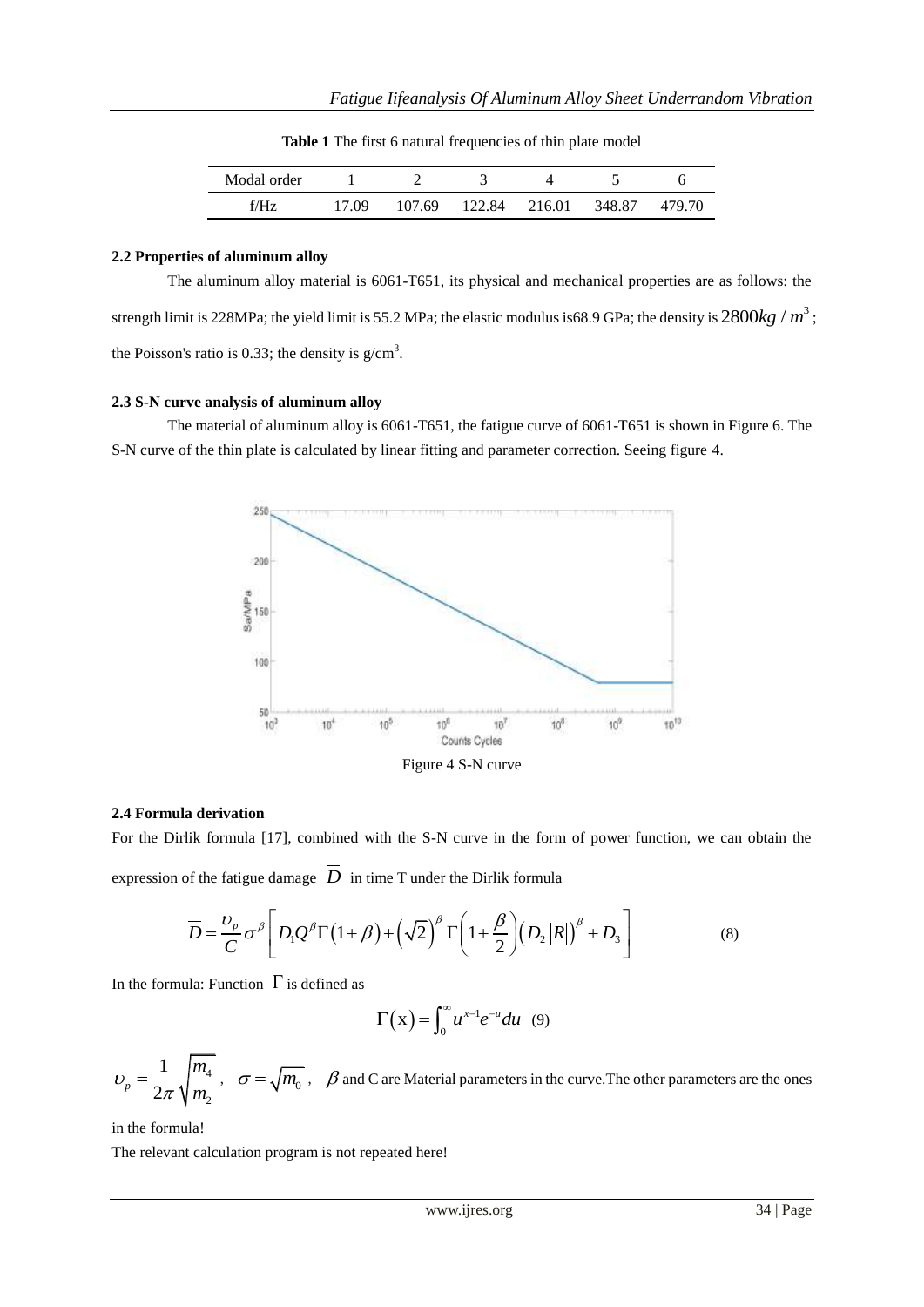## **2.5 Fatigue analysis results**

Based on the Dirlik rain flow distribution model of vibration fatigue life in frequency domain method, This paper estimates the fatigue life of aluminum alloy sheet through the derivation of Drilkexperience life formula and programming to estimate Aluminum Alloy sheet, and the results were compared and analyzed. The power spectrum density of dangerous parts as shown in the figure 5









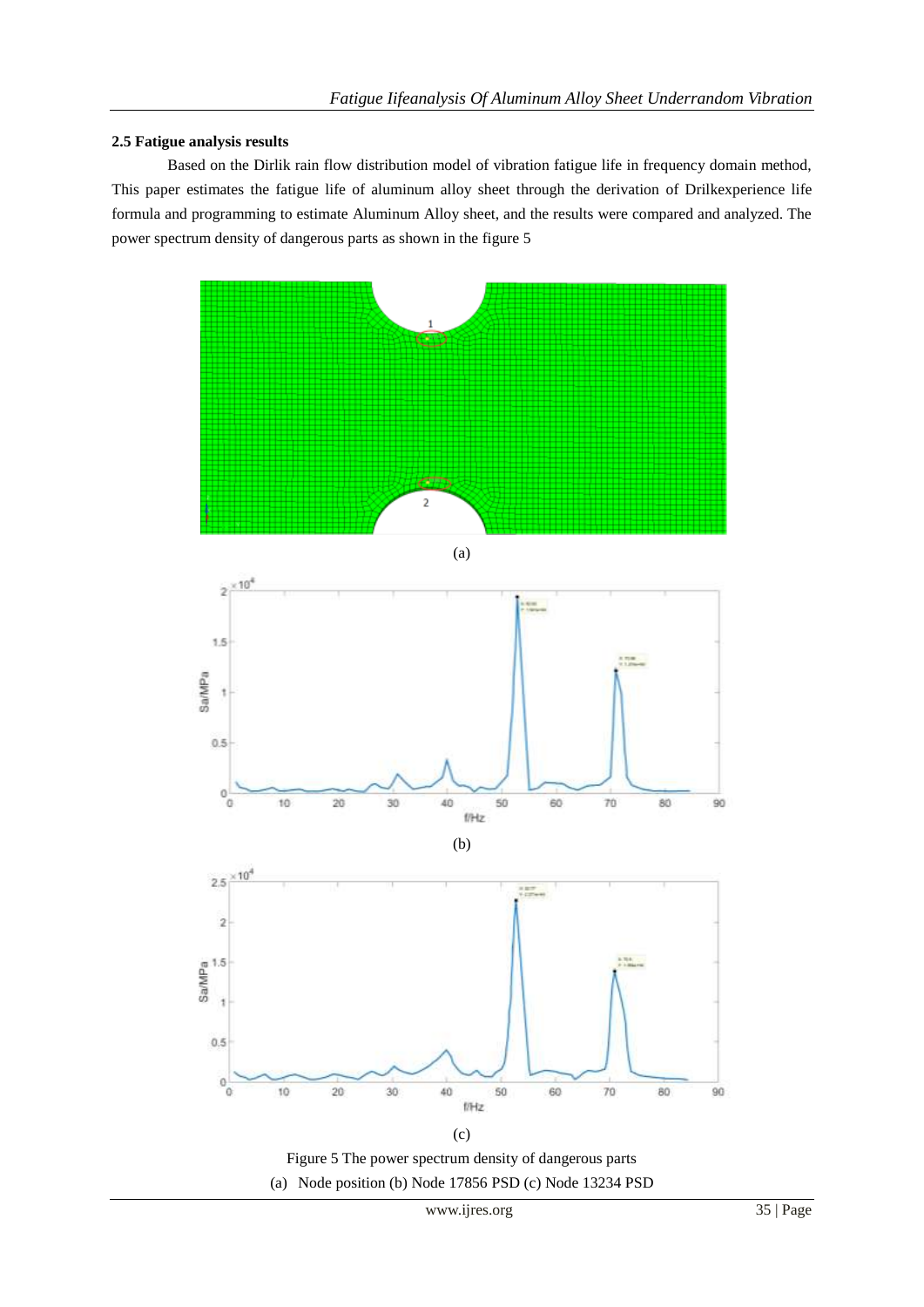In the table 2, the results of fatigue damage and life calculation of two joints of thin plate are given. It can be seen that the two nodes of the thin plate can meet the requirements of flight life. The life of the node 17856 is the shortest, and the stress response is the largest, and the node 13234 is second, the relative life is longer.

| Position       | Node  | fatigue life       |
|----------------|-------|--------------------|
| Dangerous part | 17856 | $7.53\times10^{8}$ |
|                | 13234 | $2.65 \times 10^8$ |

Table 2 Fatigue damage and life calculation results of each node

# **III. CONCLUSION**

- **(1)** At the same time, the two dangerous parts meet the demand of aluminum alloy sheet, The life of the node 17856 is the shortest, and the stress response is the largest, and the node 13234 is second, the relative life is longer.
- **(2)** It is worthy of attention to designers in the stress response of the larger parts.

# **ACKNOWLEDGMENTS**

This work was supported by Shanghai University of Engineering Science Innovation Fund for Graduate Students (No.16KY0614). The authors are all indebted to the generous support.

# **REFERENCE**

- [1]. Changci Wen, Wang Qin, Fumin Huang, etc. Image adaptive encryption algorithm based on affine and compound chaos spectrum [J].Communication Journal. 2012(11) : 123-131.
- [2]. CHEN L, AIHARA K. Chaotic simulated annealing by a neural network modelwith transient chaos [J].Neural networks,1995, 8 (6):915-930.
- [3]. Xianghua Xia, Hanwen Sun. Research on input variables of radial basis function artificial neural network based on genetic algorithm optimization[J]. Computers and Applied Chemistry, 2013 (2):63-67.
- [4]. Dehui Zeng. Realization of function approximation based on Matlab[J]. Modern electronic technology,2009 (18):149-151.
- [5]. XU N, LIU L J,J, XU Y Q. A Novel Chaotic Neural Network with Radial Basis Function and Their Application to TSP(EI) [C]//lnternational Conference on Mechatronics and Materials Engineering,2011.Dec 10,-Dec 12.
- [6]. Tianliang Yao, Haifeng Liu, Jianliang Xu, etc. Estimation of noise level of chaotic time series based on the invariance of the largest Lyapunovexponent[J]. Physics journal, 2012 (6):59-63.
- [7]. TaoYang, Wenjie Liu, NingDing. Research on neural network model based on gradient descent algorithm[J]. Network security technology and Application, 2013 (4):77-79.
- [8]. Chunxing Wang. Modern power spectrum estimation based on Matlab[J]. Modern electronic technology, 2011 (16):73-75.
- [9]. Wang Ji, Aibo Yang, Shuyong Liu, etc. Improved algorithm for fast correlation of time series [J]. Journal